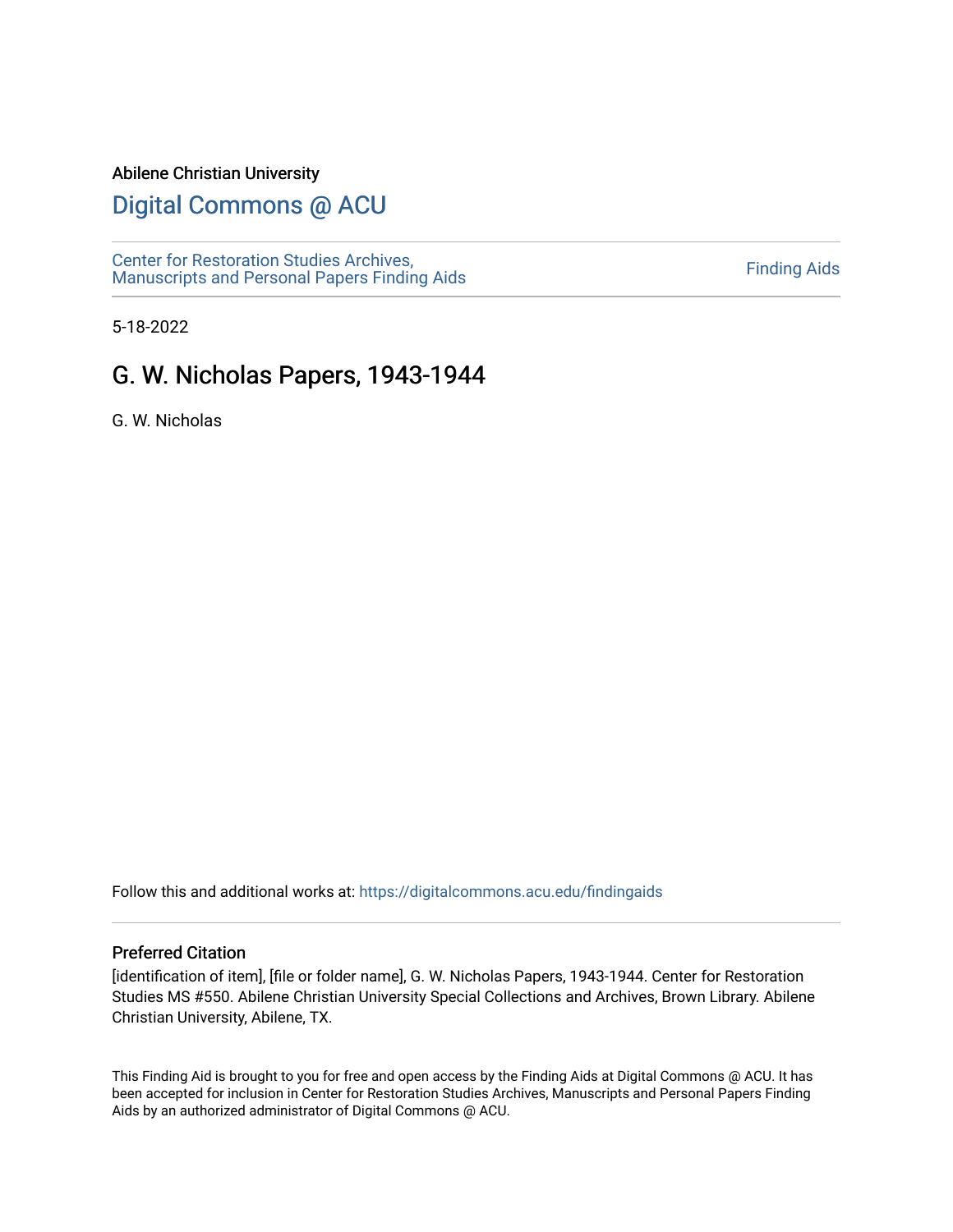# **G. W. Nicholas Papers, (1943-1944)**

Center for Restoration Studies Manuscripts #550

Abilene Christian University Special Collections and Archives Brown Library Abilene Christian University Abilene, TX 79699-9208

18 May 2022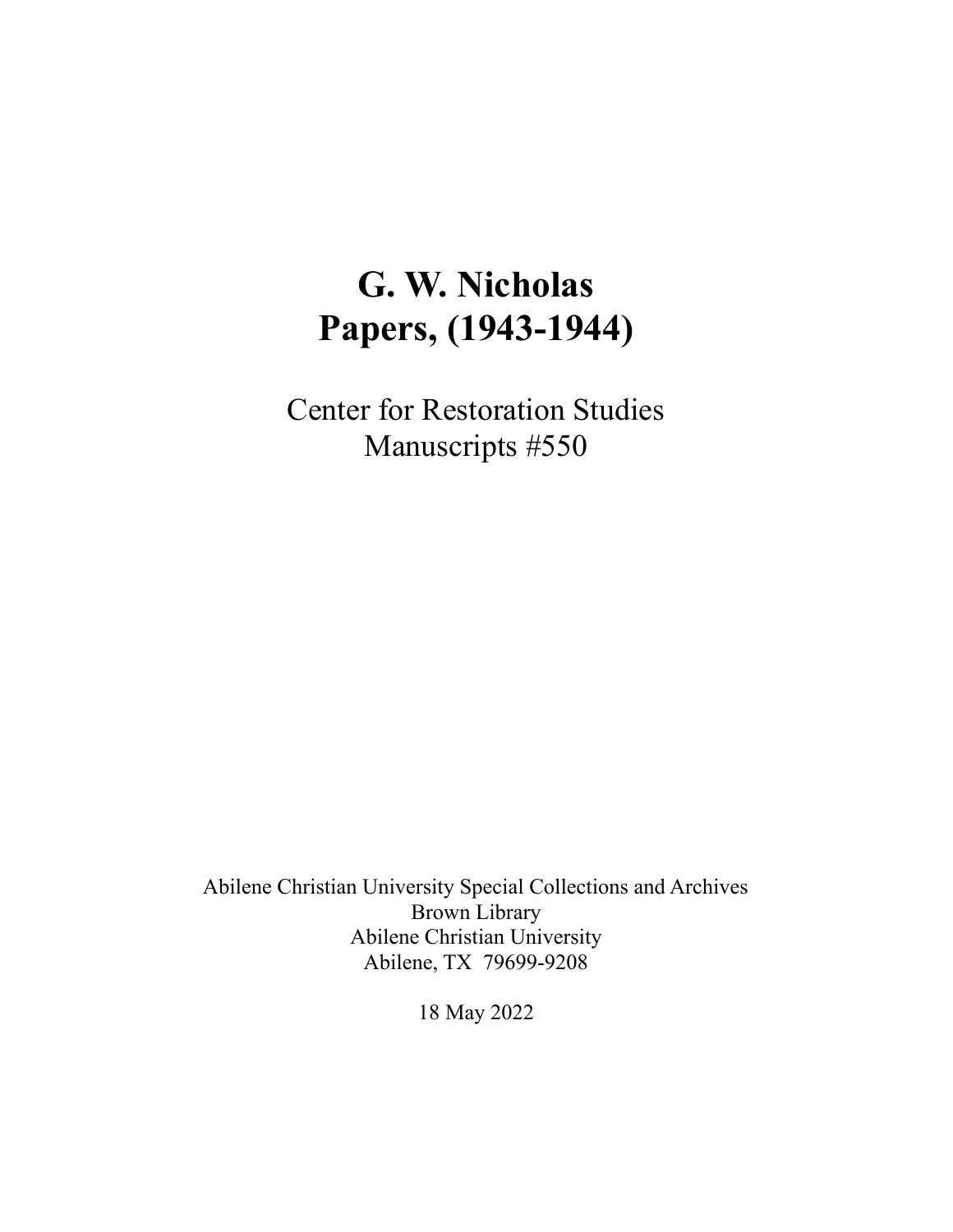#### **About this collection**

**Title:** G. W. Nicholas Papers

**Creator:** G. W. Nicholas

**Identifier/Call Number:** Center for Restoration Studies Manuscripts #550

**Physical Description:** 0.25 linear feet (2 folders)

**Dates (Inclusive):** 1943-1944

**Dates (Bulk):** 1943-1944

**Location:** Center for Restoration Studies

**Language of Materials:** English

**Scope and Content Note:** Two folders of materials from G. W. Nicholas' sermon notes and outlines. It is possible that the 1943-1944 notes were compiled during the annual Preacher's Meeting at Freed-Hardeman College, a precursor to the school's annual Bible Lectureship.

#### **Administrative Information**

**Immediate Source of Acquisition:** Acquired via Clint Holloway with Paul E. Edward's papers. It is possible that these outlines were gathered or collected, and used, by Edwards. **Date of Acquisition:** 2022 **Accession Number:** R2022.005 **Date of Accession:** 18 May 2022 **Accessioned by:** Amanda Dietz **Processor and Date of Processing:** Amanda Dietz, 18 May 2022 **Finding Aid Creator and Date:** Amanda Dietz and Mac Ice, 18 May 2022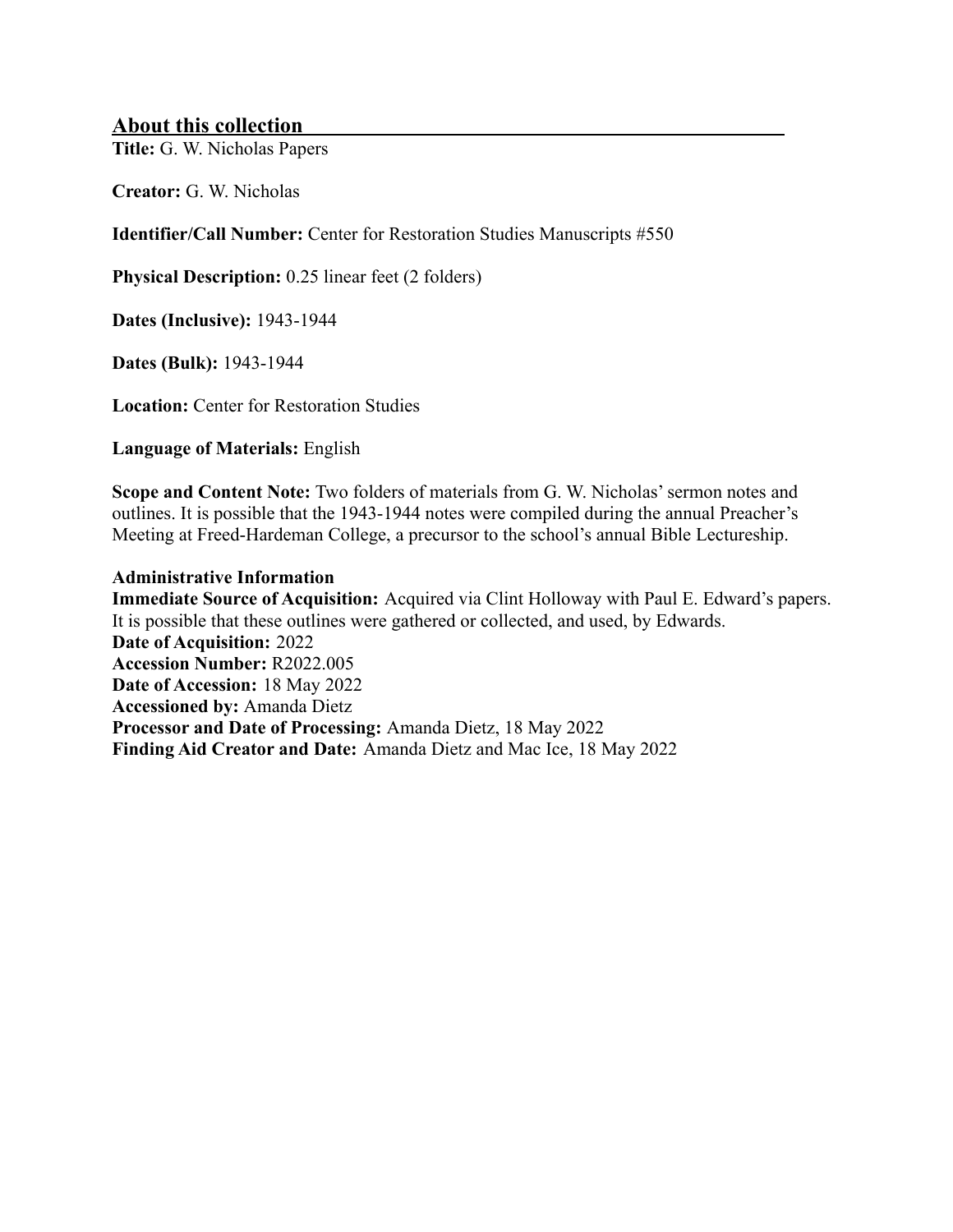#### **Using this collection**

**Processing Status:** Processed

**Conditions Governing Access:** Materials are housed in the Abilene Christian University Special Collections and Archives, Brown Library, Abilene Christian University in Abilene, Texas and are non-circulating. Access is available during normal business hours; prior appointments are preferred.

**Conditions Governing Use:** Materials are housed in the Abilene Christian University Special Collections and Archives, Brown Library, Abilene Christian University in Abilene, Texas and are non-circulating. Access is available during normal business hours; prior appointments are preferred.

**Preferred citation:** [identification of item], [file or folder name], G. W. Nicholas Papers, 1943-1944. Center for Restoration Studies MS #550. Abilene Christian University Special Collections and Archives, Brown Library. Abilene Christian University, Abilene, TX.

**Copyright notice:** Unless transferred in writing to Abilene Christian University, copyright is retained by the authors of these materials, or their descendants, as stipulated by United States Copyright Law (Title 17 US Code). Researchers are responsible for using these materials in conformance with copyright law.

**Arrangement of Materials:** The processors retained the original order as received.

**Separated Materials:** None.

#### **Subjects and Keywords**

Churches of Christ -- History --  $20<sup>th</sup>$  century Churches of Christ -- Tennessee Manuscripts